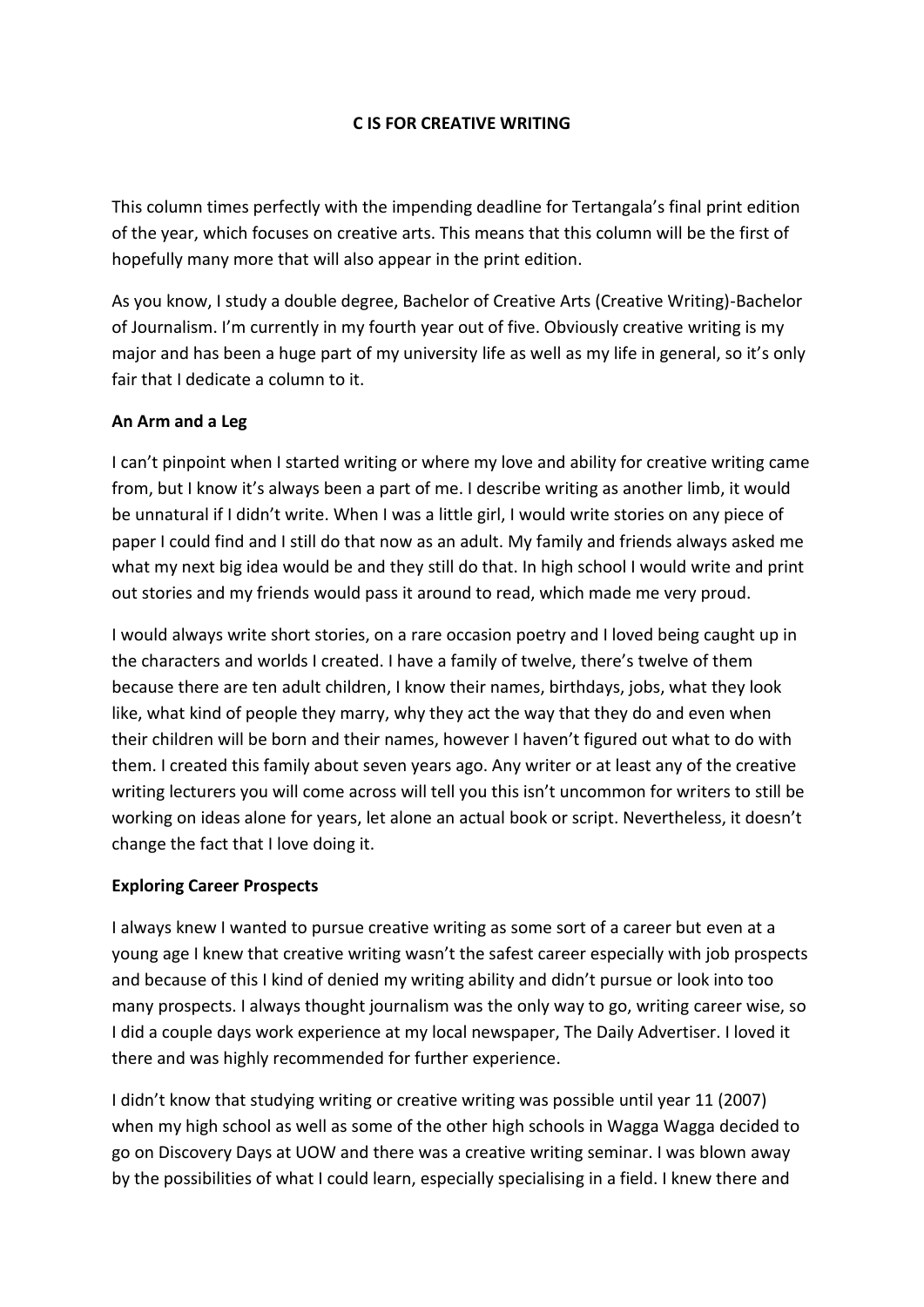then I would be coming to UOW one day. One day were the operative words as I knew I didn't want to go to university straight out of high school.

In mid-2009, I decided I want to start studying creative writing at UOW and applied by completing a portfolio of written work. The admission requirements at the time were to complete a 10-12 page portfolio of written work displaying abilities as well as an interview with creative writing lecturers on campus which would be scheduled later in the year. My interview was on December  $1<sup>st</sup>$  2009 a few hours after my journalism interview. I was interviewed by Dr Catherine Fargher, the then-scriptwriting lecturer. She said she liked my work, in particular the book reviews I wrote and asked me if I considered applying for the journalism degree as the reviews displayed journalistic tendencies. I told her that I had applied and it made me laugh as my journalism interview didn't go as well as the creative writing interview. The interview with Catherine went well but I didn't want to get my hopes up. In January 2010, I got my offer to study the double degree.

### **What I learnt in my three years studying creative writing**

A dream I never thought was possible came true, I was studying writing. My first session, the creative writing subjects were basically overviews, but one of my first challenges was learning to accept constructive criticism as I had never had my writing workshopped before. This later turned out to be a blessing and not as scary as I thought it would be, I also got used to it as it happened constantly in the three years of my creative writing studies.

For the first time in my life, I was in a room with like-minded people, my classmates became my friends, my second family and were my creative and intellectual soul mates and they still are. For the first time in my life I was understood and my writing nurtured.

In my second session of my first year, I was able to study specific subjects and chose to focus on prose and scriptwriting. I was pleasantly surprised to learn that I was actually quite the scriptwriter and received my first distinction as a final grade in Writing for Stage and Screen which fittingly, Catherine taught. That being said, I made the choice over the years to continue studying prose over scriptwriting. When I chose to study a third year scriptwriting subject, Writing for Theatre 300 last year and again received a distinction for my final grade, I wondered whether I made a mistake or chose the wrong specialty as it came to me more naturally and clearly I was better at it than prose. I never received a distinction for any of my prose subjects. However there is no rule stating that I can't do both.

I also had to study theoretical subjects, which no offence to Joshua and any other Writing Theory lecturers I had, was a little boring at first. I only just passed Writing Theory in my first session by the skin of my teeth, but my final grades improved somewhat over the three years. I studied literary greats such as Homer, Virginia Woolf, William Faulkner and F. Scott Fitzgerald and I also got to write a mini-thesis on whatever theory and text I wanted in my